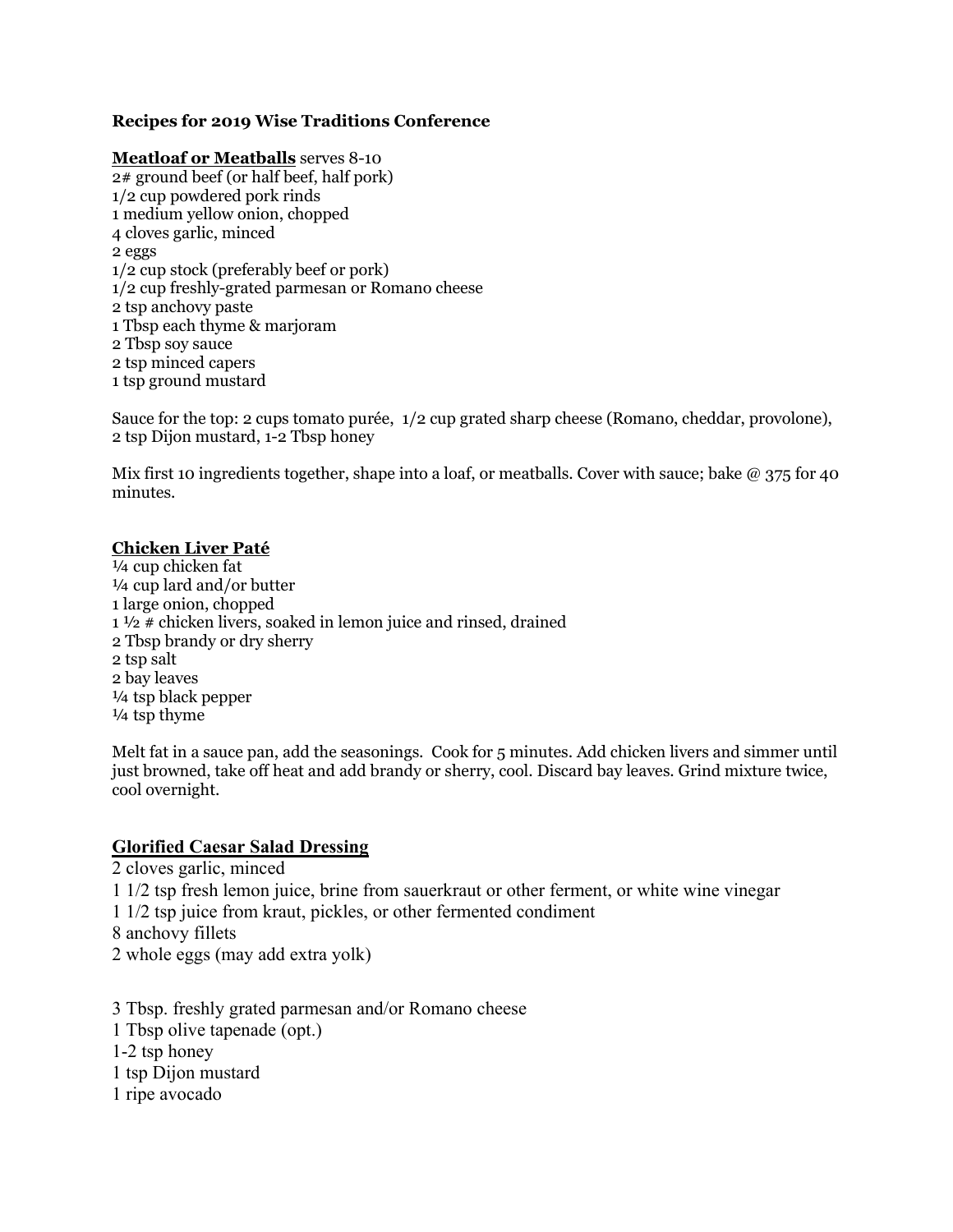1/2 cup sour cream  $1/4$ -1/2 cup quality olive oil or combination olive & sunflower oils

With an immersion blender or in a Vita Mix combine the anchovy fillets and lemon juice/ferment brine. Let rest for 5 minutes to neutralize "fishy-ness". Add the rest of the ingredients except the oil, combine well. Add the olive oil in a slow stream while blending until the desired consistency and flavor is reached.

## **Lemon-Lime Tartlets** serves 10-12

Crust: 2 cups crispy almonds 1 cup dates 2 eggs 1/4 cup melted butter or ghee

Filling: 1 cup fresh juice of lemons and/or limes Zest of 3-6 lemons and/or limes 1 1/2 cup butter, in chunks 3 cups coconut sap sugar 6 large or 8 medium-sized eggs  $1/4$  tsp salt

Clotted Cream: 1 cup heavy cream 1/2 cup sour cream 1-2 tbsp coconut sugar

To make the crust, process ingredients in a food processor to crumbles. Press into a tart pan, tartlet pan, or individual ramekins.

In a heavy pan or a water bath, combine well all but the butter of the filling ingredients with a whisk. Gently heat over medium heat, stirring constantly until set. Drop in the butter last, fold in. Divide between crust-lined dishes and chill.

Whip the clotted cream ingredients. When ready to serve, pipe or drop the clotted cream onto each tartlet. Embellish with a slice or tiny wedge of fig.

### **Traditional Wise Traditions Conference Cheesecake**

Process the following in a food processor to a fine crumb:

2 cups soaked & dried blanched almonds 1 cup pitted dates 2 eggs, lightly beaten ¼ cup soft ghee or butter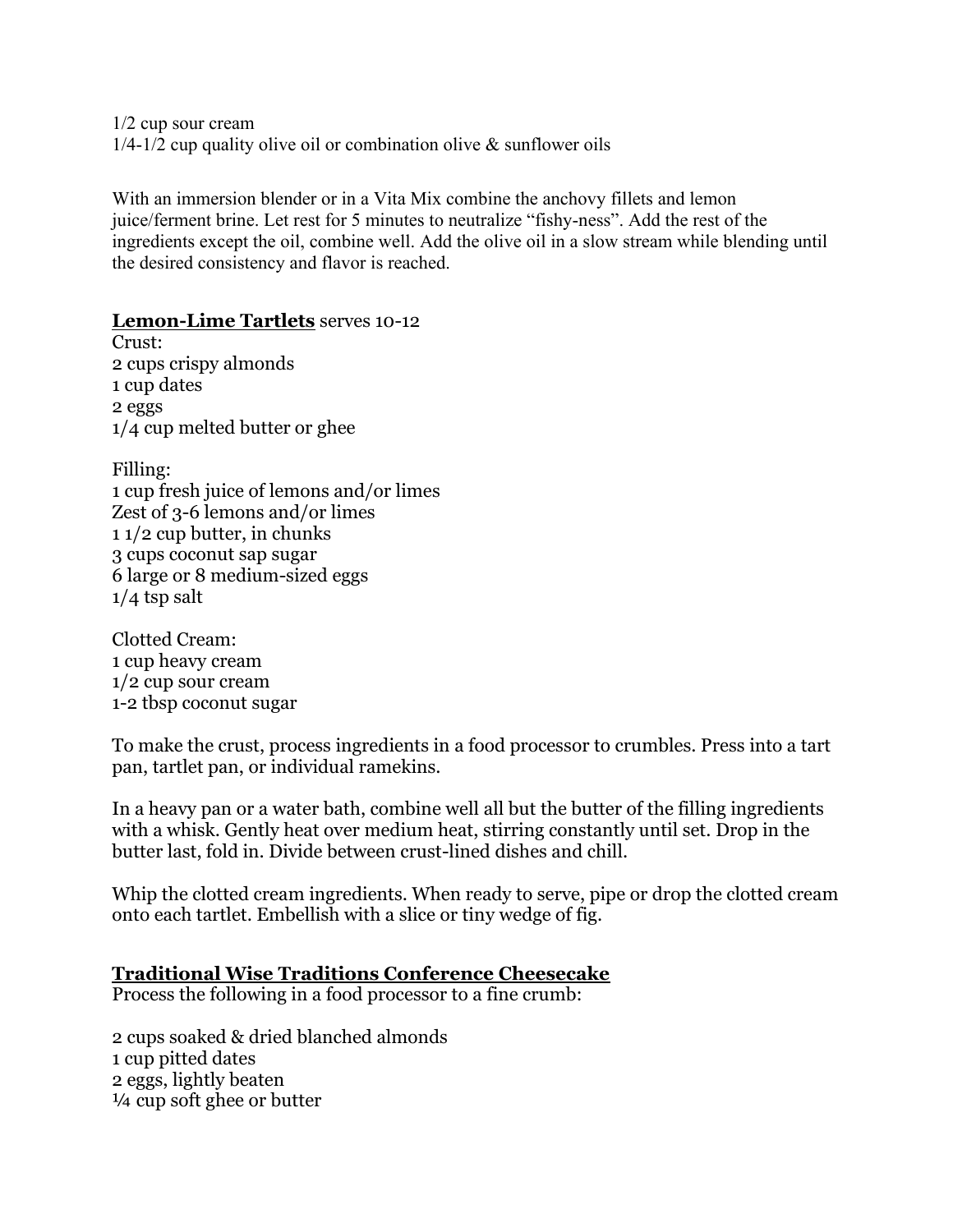Press into a ½ sheet baking pan and bake crust in a 350 deg oven for 10 minutes, cool

1 cup whole milk 1 Tbsp gelatin 4 eggs, separated 4 cups soft cream cheese  $\frac{1}{2}$  cup honey 1 Tbsp vanilla 1 Tbsp. Fresh lemon juice

Soften the gelatin in the milk for 5 minutes, then gently warm to dissolve the gelatin. Add the remaining ingredients and blend well. Pour over the cooled crust and chill covered at least 4 hours until well set. Top with a dollop of fruit compote or organic jam, if available.

# **Carrot Salad about** servings

- 4 1/2 cups of shredded carrots
- 1/2 cup of golden raisins

• 3 ounces unsweetened pineapple tidbits or crushed pineapple, drained but reserve juices

- 1 1/4 cup of homemade mayonnaise, more or less
- 1/3 cup of shredded, unsweetened coconut, optional

Drain the pineapple and reserve juice. Mix together the carrots, raisins, pineapple, coconut. Add the mayonnaise and enough reserved pineapple juice to moisten and sweeten the mixture. Refrigerate for at least 3 hours.

# **Dried Fruit Compote**

2 quarts dried cherries 5 cups dried mango, chopped 14 medium apples, chunked 7 cinnamon sticks  $\sim$ 1 1/2 tsp ground nutmeg (to taste) 3/4 cup maple syrup 3/4 cup coconut sugar 1 1/2 cups honey 1 3/4 cups spiced rum 3 gallons water 1/2 tsp black pepper